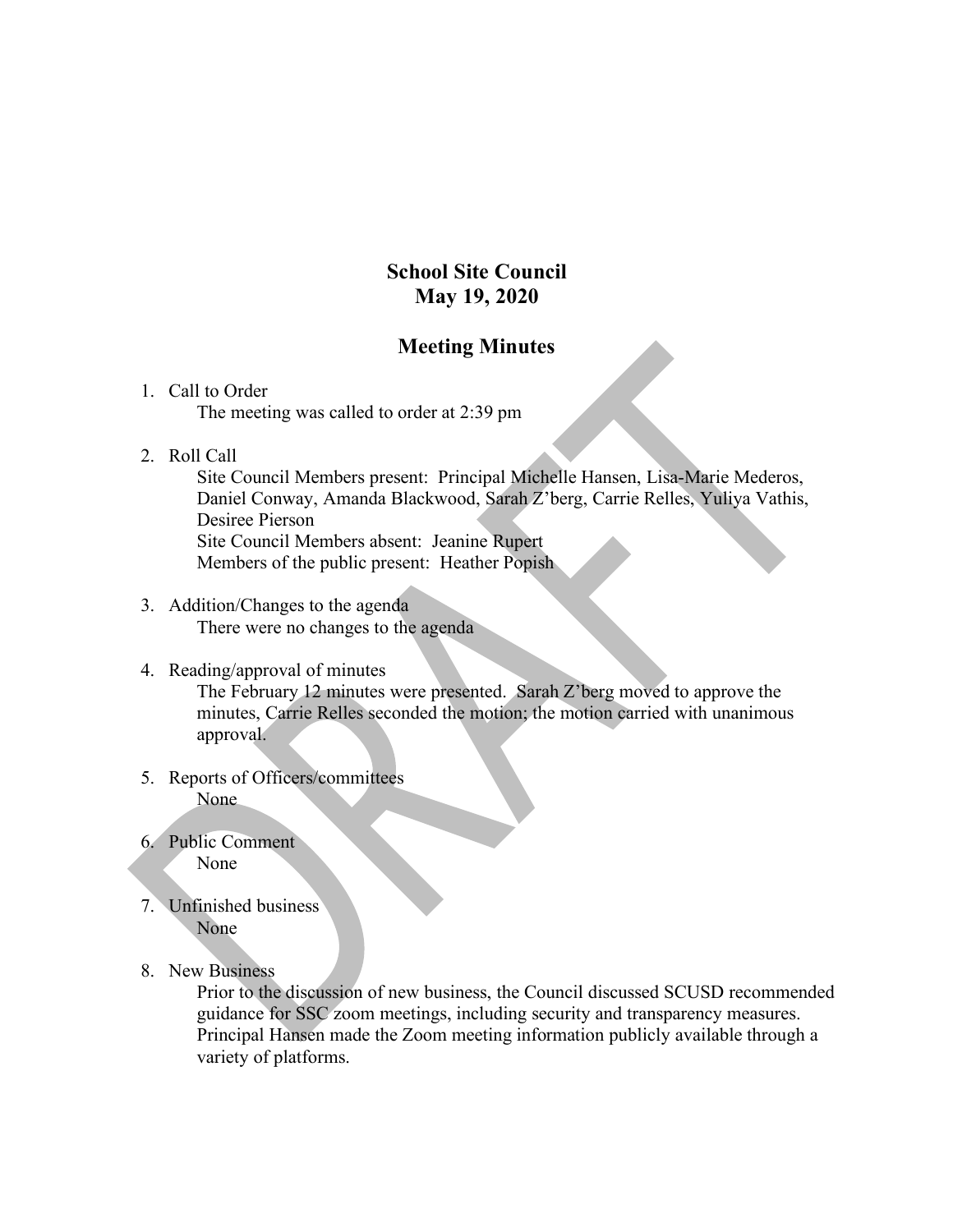- a. SPSA 2021/Proposed Draft
	- i. Goals
		- $1$  ELA

A discussion took place on Smarter Balanced Assessmnent trend data for three years including reading/ writing /listening and research/inquiry. Data shows that improvements in student listening in the classroom could be made.

A discussion took place as to whether our specific goals of testing improvement should be amended based on the cancellation of state testing due to the COVID-19 pandemic. Amanda Blackwood inquired about what occurs if our goals are not met; Principal Hansen advised that the goals are not yet not achievable but a discussion could take place during the next school year about SPSA amendments if necessary.

The Council discussed strategies to meet this goal, including staff meetings for robust professional learning; small group instruction; purchasing classroom libraries; and offering tutoring for intervention

## 2. Math

Information was presented showing that available data is consistent with teachers' contention that students could benefit from additional focus on word problems.

A discussion took place on the goal of increasing problem solving scores and the ability to readdress this goal if necessary, for example, if CAASPP is not happening in 2020 due to COVID.

Strategies were discussed, including continued utilization of Eureka Math, using Exit Tickets more frequently that focus on problem solving, and employing small group instruction to remediate as necessary.

### 3. Culture/Climate

A discussion took place about this new goal.  $3<sup>rd</sup> - 6<sup>th</sup>$  graders took part in a survey that showed overall, strong positive student responses, the highest among other schools.